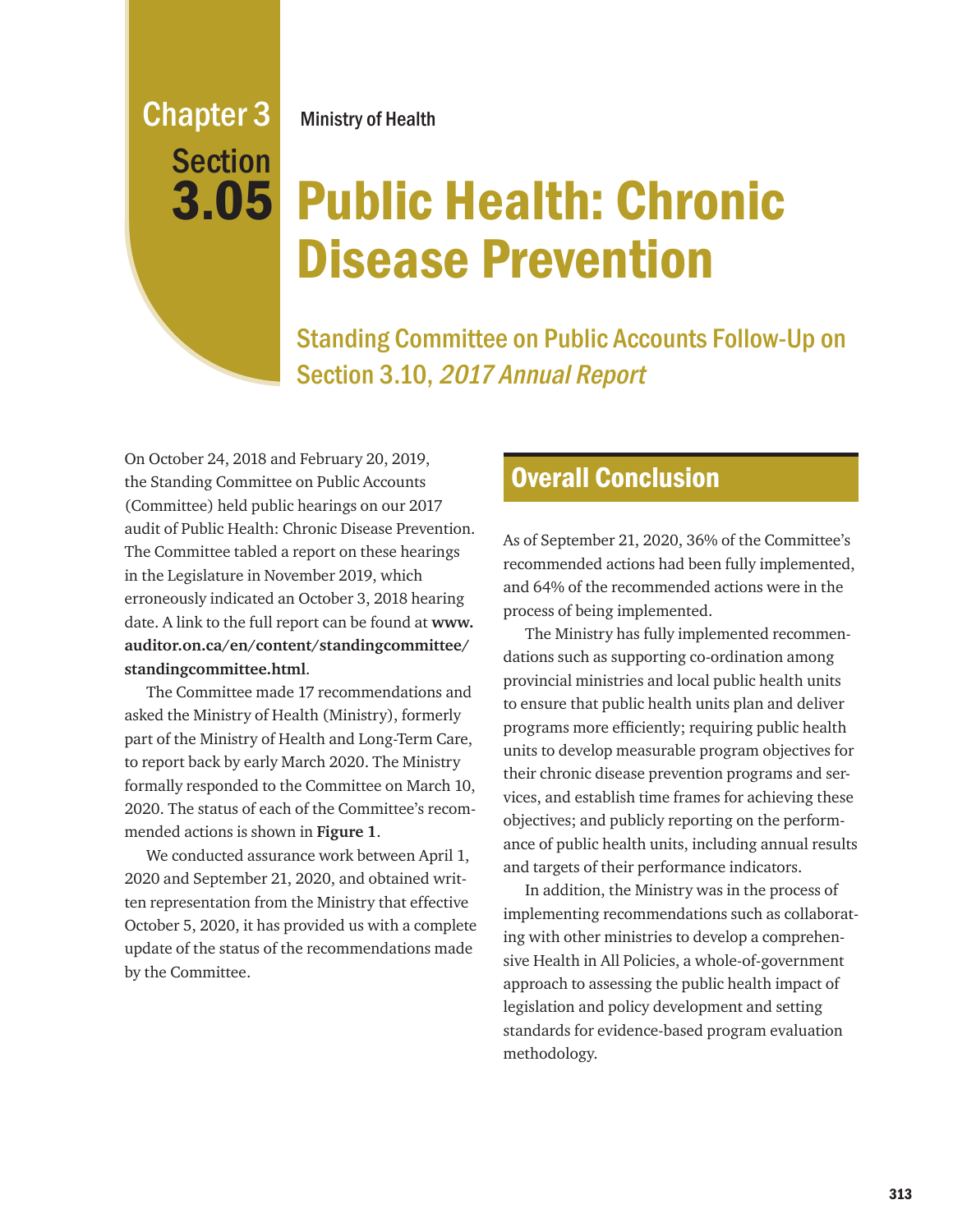#### Figure 1: Summary Status of Actions Recommended in December 2019 Committee Report

Prepared by the Office of the Auditor General of Ontario

|                   |                                    | <b>Status of Actions Recommended</b> |                                               |                                        |                                          |                                       |
|-------------------|------------------------------------|--------------------------------------|-----------------------------------------------|----------------------------------------|------------------------------------------|---------------------------------------|
|                   | # of Actions<br><b>Recommended</b> | <b>Fully</b><br><b>Implemented</b>   | In the Process of<br><b>Being Implemented</b> | <b>Little or No</b><br><b>Progress</b> | <b>Will Not Be</b><br><b>Implemented</b> | <b>No Longer</b><br><b>Applicable</b> |
| Recommendation 1  | 1                                  |                                      | 1                                             |                                        |                                          |                                       |
| Recommendation 2  | $\mathbf{1}$                       |                                      | $\mathbf{1}$                                  |                                        |                                          |                                       |
| Recommendation 3  | $\mathbf{1}$                       |                                      | $\mathbf{1}$                                  |                                        |                                          |                                       |
| Recommendation 4  | $\mathbf{1}$                       |                                      | $\mathbf{1}$                                  |                                        |                                          |                                       |
| Recommendation 5  | $\mathbf{1}$                       | 1                                    |                                               |                                        |                                          |                                       |
| Recommendation 6  | $\mathbf{1}$                       |                                      | $\mathbf{1}$                                  |                                        |                                          |                                       |
| Recommendation 7  | $\mathbf{1}$                       | 1                                    |                                               |                                        |                                          |                                       |
| Recommendation 8  | $\mathbf{1}$                       |                                      | $\mathbf{1}$                                  |                                        |                                          |                                       |
| Recommendation 9  | $\mathbf{1}$                       | 1                                    |                                               |                                        |                                          |                                       |
| Recommendation 10 | $\mathbf{1}$                       | 1                                    |                                               |                                        |                                          |                                       |
| Recommendation 11 | 4                                  |                                      | $\overline{4}$                                |                                        |                                          |                                       |
| Recommendation 12 | $\mathbf{1}$                       | 1                                    |                                               |                                        |                                          |                                       |
| Recommendation 13 | 3                                  |                                      | 3                                             |                                        |                                          |                                       |
| Recommendation 14 | $\mathbf{1}$                       |                                      | $\mathbf{1}$                                  |                                        |                                          |                                       |
| Recommendation 15 | $\mathbf{1}$                       | 1                                    |                                               |                                        |                                          |                                       |
| Recommendation 16 | $\mathbf{1}$                       | 1                                    |                                               |                                        |                                          |                                       |
| Recommendation 17 | $\mathbf{1}$                       | $\mathbf{1}$                         |                                               |                                        |                                          |                                       |
|                   |                                    |                                      |                                               |                                        |                                          |                                       |
| <b>Total</b>      | 22                                 | 8                                    | 14                                            | $\bf{0}$                               | $\bf{0}$                                 | $\bf{0}$                              |
| %                 | 100                                | 36                                   | 64                                            | $\bf{0}$                               | $\mathbf 0$                              | O                                     |

## Detailed Status of Recommendations

**Figure 2** shows the recommendations and the status details that are based on responses from the Ministry of Health (Ministry), and our review of the information provided.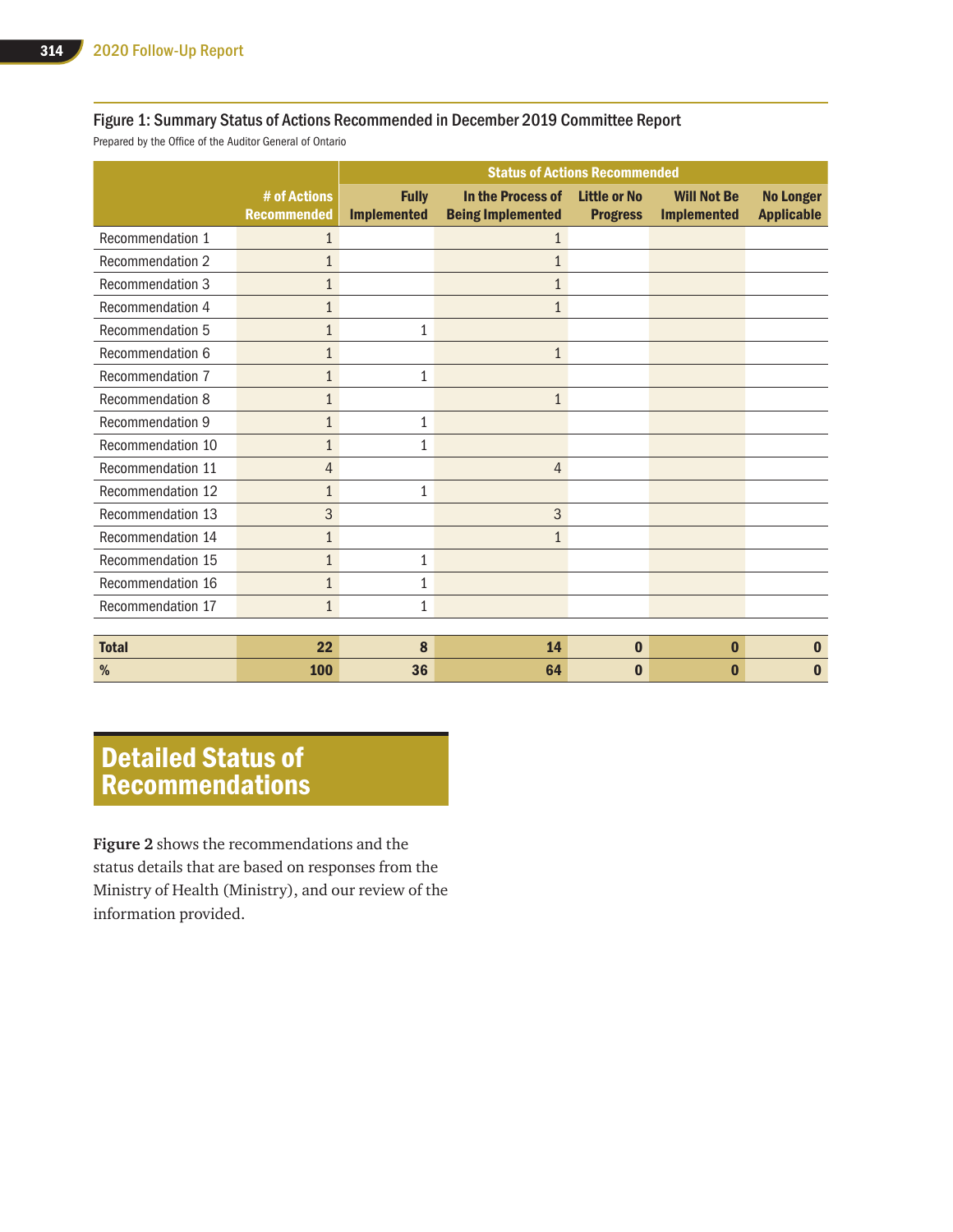#### Figure 2: Committee Recommendations and Detailed Status of Actions Taken

Prepared by the Office of the Auditor General of Ontario

| <b>Committee Recommendation</b>                                                                                                                                        | <b>Status Details</b>                                                                                                                                                                                                                                                                                                                                                                                                                                                                                                                                                                                                                                                                                                                                                                                                     |
|------------------------------------------------------------------------------------------------------------------------------------------------------------------------|---------------------------------------------------------------------------------------------------------------------------------------------------------------------------------------------------------------------------------------------------------------------------------------------------------------------------------------------------------------------------------------------------------------------------------------------------------------------------------------------------------------------------------------------------------------------------------------------------------------------------------------------------------------------------------------------------------------------------------------------------------------------------------------------------------------------------|
| <b>Recommendation 1</b>                                                                                                                                                |                                                                                                                                                                                                                                                                                                                                                                                                                                                                                                                                                                                                                                                                                                                                                                                                                           |
| The Chief Medical Officer of Health should<br>conduct assessments of, and publicly<br>report on, the overall state of public<br>health in Ontario in the Chief Medical | The Ministry has worked with Public Health Ontario to make key population health<br>status data publicly available for Ontario overall and by geographical region.<br>Publicly available health status indicators and data summaries are now reported<br>through the Public Health Ontario website, with topics listed below:                                                                                                                                                                                                                                                                                                                                                                                                                                                                                             |
| Officer of Health's annual report.<br>Status: In the process of being implemented<br>by December 2020.                                                                 | <b>Chronic Disease</b><br>• Cancer incidence<br>Cancer mortality<br>٠<br>Chronic disease hospitalization<br>٠<br>Chronic disease mortality<br>٠<br>Self-reported chronic health problems<br>$\bullet$                                                                                                                                                                                                                                                                                                                                                                                                                                                                                                                                                                                                                     |
|                                                                                                                                                                        | Injuries<br>Injury emergency department visits<br>Injury hospitalization<br>Injury mortality<br>٠<br>Neurotrauma emergency department visits<br>Neurotrauma hospitalization<br>٠                                                                                                                                                                                                                                                                                                                                                                                                                                                                                                                                                                                                                                          |
|                                                                                                                                                                        | <b>Health Behaviours</b><br>• Nutrition and healthy weights<br>Oral health<br>• Physical activity                                                                                                                                                                                                                                                                                                                                                                                                                                                                                                                                                                                                                                                                                                                         |
|                                                                                                                                                                        | <b>Health Equity</b><br>Alcohol-attributable hospitalizations health inequities<br>٠<br>Assault-related emergency department visits health inequities<br>٠<br>Cardiovascular disease hospitalizations health inequities<br>٠<br>Chronic obstructive pulmonary disease hospitalizations health inequities<br>٠<br>Low birth weight health inequities<br>٠<br>Mental health emergency department visits contributed by health inequities<br>(such as residential instability and material deprivation)<br>Oral health emergency department visits health inequities<br>Potentially avoidable mortality health inequities<br>$\bullet$<br>Respiratory disease hospitalizations health inequities<br>$\bullet$<br>Social determinants of health<br>Youth self-harm emergency department visits health inequities<br>$\bullet$ |
|                                                                                                                                                                        | Mortality and Overall Health<br>All-cause mortality<br>$\bullet$<br>Potential years of life lost<br>$\bullet$<br>Potentially avoidable mortality<br>$\bullet$<br>Self-reported overall health<br>$\bullet$                                                                                                                                                                                                                                                                                                                                                                                                                                                                                                                                                                                                                |
|                                                                                                                                                                        | Reproductive and Child Health<br>Healthy child development<br>$\bullet$<br>Maternal health<br>$\bullet$<br>Reproductive health<br>$\bullet$                                                                                                                                                                                                                                                                                                                                                                                                                                                                                                                                                                                                                                                                               |
|                                                                                                                                                                        | Substance Use<br>• Alcohol use                                                                                                                                                                                                                                                                                                                                                                                                                                                                                                                                                                                                                                                                                                                                                                                            |

- Cannabis harms
- Smoking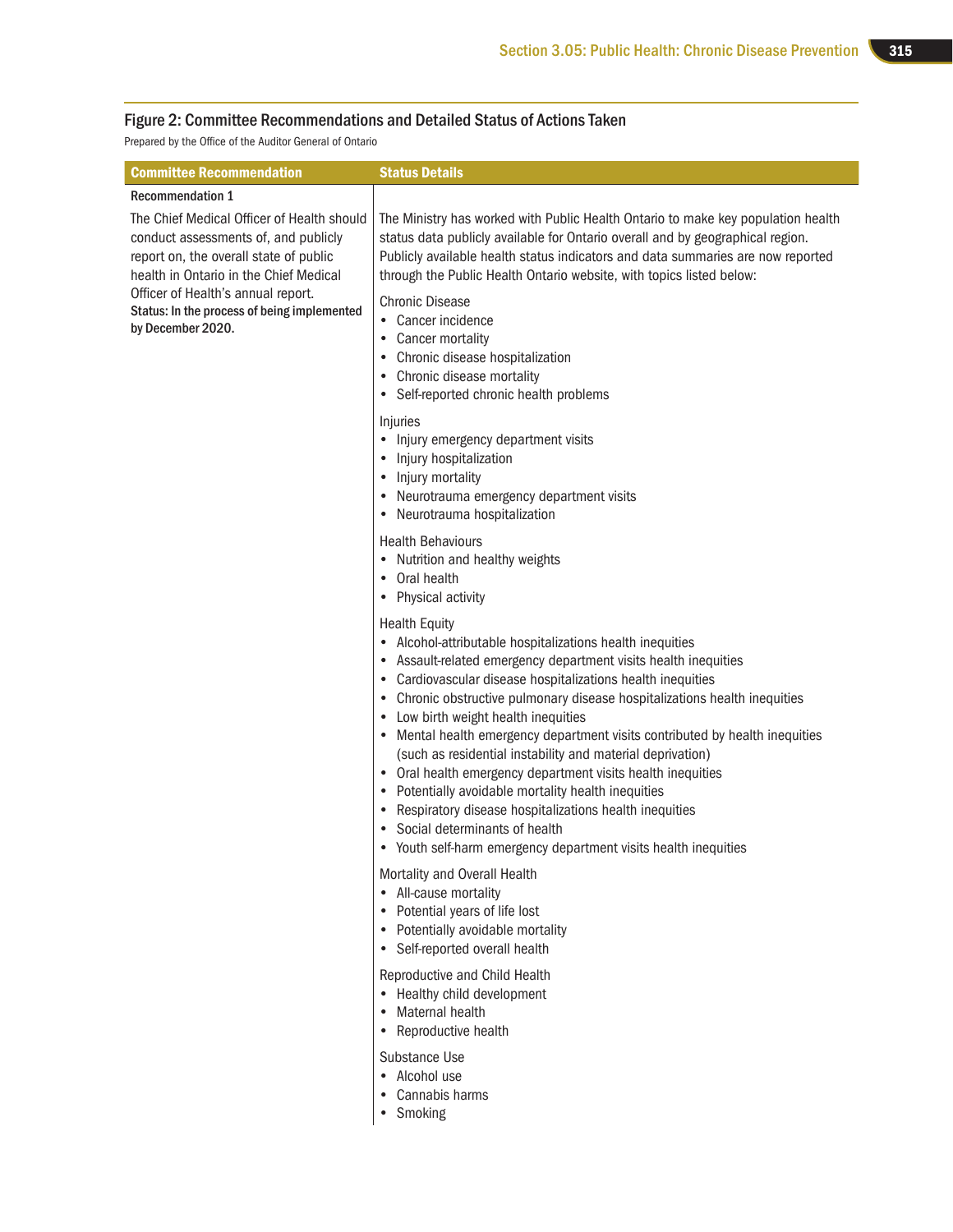| <b>Committee Recommendation</b>                                                                                                                                                                                                                                                                                                                                                                                                 | <b>Status Details</b>                                                                                                                                                                                                                                                                                                                                                                                                                                                                                                                                                                                                                                                                                                                                                                                                                                                                           |
|---------------------------------------------------------------------------------------------------------------------------------------------------------------------------------------------------------------------------------------------------------------------------------------------------------------------------------------------------------------------------------------------------------------------------------|-------------------------------------------------------------------------------------------------------------------------------------------------------------------------------------------------------------------------------------------------------------------------------------------------------------------------------------------------------------------------------------------------------------------------------------------------------------------------------------------------------------------------------------------------------------------------------------------------------------------------------------------------------------------------------------------------------------------------------------------------------------------------------------------------------------------------------------------------------------------------------------------------|
|                                                                                                                                                                                                                                                                                                                                                                                                                                 | The Ministry is exploring other options for publicly reporting on the overall state<br>of public health in Ontario and anticipates this analysis will be completed in<br>December 2020. The Ministry will reassess this timeline in the context of the<br>Ministry's ongoing response to the COVID-19 pandemic.                                                                                                                                                                                                                                                                                                                                                                                                                                                                                                                                                                                 |
| <b>Recommendation 2</b>                                                                                                                                                                                                                                                                                                                                                                                                         |                                                                                                                                                                                                                                                                                                                                                                                                                                                                                                                                                                                                                                                                                                                                                                                                                                                                                                 |
| The Ministry of Health and Long-Term<br>Care (now the Ministry of Health) should<br>implement a provincial strategy to guide<br>activities on chronic disease prevention<br>that includes measurable goals for<br>population health; provides timelines<br>for achieving these goals; and also<br>delineates responsibilities for achieving<br>these goals.<br>Status: In the process of being implemented<br>by December 2020. | In January 2017, the Ministry started to develop a comprehensive and co-ordinated<br>provincial approach to guide its activities on chronic disease prevention. The Ministry<br>expects its next steps to be aligned with public health modernization, and informed<br>by the second report of the Premier's Council on Improving Healthcare and Ending<br>Hallway Medicine, which was released on June 25, 2019. The Ministry plans to<br>complete development work on the provincial approach, including implementation<br>planning, by December 2020. The Ministry will reassess this timeline in the context of<br>the Ministry's ongoing response to the COVID-19 pandemic.                                                                                                                                                                                                                |
| <b>Recommendation 3</b>                                                                                                                                                                                                                                                                                                                                                                                                         |                                                                                                                                                                                                                                                                                                                                                                                                                                                                                                                                                                                                                                                                                                                                                                                                                                                                                                 |
| The Ministry of Health and Long-Term<br>Care (now the Ministry of Health) should<br>develop comprehensive policies focusing<br>on the key risk factors of chronic diseases<br>such as physical inactivity, unhealthy<br>eating, and alcohol consumption, in<br>addition to tobacco use.<br>Status: In the process of being implemented<br>by December 2020.                                                                     | The Ministry developed and implemented the Ontario Public Health Standards:<br>Requirements for Programs, Services, and Accountability in January 2018. These<br>standards include new requirements for local public health units to develop<br>and implement chronic disease prevention programs to address key risk factors<br>including physical inactivity, unhealthy eating, harmful use of alcohol and poor<br>mental health. As mentioned in Recommendation 2, the Ministry is considering<br>these risk factors as part of the comprehensive and co-ordinated provincial<br>approach that it expects to be complete by December 2020. The Ministry will<br>reassess this timeline in the context of the Ministry's ongoing response to the<br>COVID-19 pandemic.                                                                                                                        |
| <b>Recommendation 4</b>                                                                                                                                                                                                                                                                                                                                                                                                         |                                                                                                                                                                                                                                                                                                                                                                                                                                                                                                                                                                                                                                                                                                                                                                                                                                                                                                 |
| The Ministry of Health and Long-Term<br>Care (now the Ministry of Health) should<br>ensure that Public Health Ontario<br>provides scientific, technical, and other<br>support to assist local public health<br>units with population health assessment,<br>epidemiology, and program planning<br>and evaluation.<br>Status: In the process of being implemented<br>by December 2020.                                            | The Ministry has worked with Public Health Ontario to develop a provincially defined<br>and centrally provided set of epidemiological data and population health indicators.<br>As mentioned in Recommendation 1, the Ministry has made population health<br>status indicators and data summaries of public health units available to the public<br>on the Public Health Ontario website.<br>The Ministry intends to consider the impact of the government's announced public<br>health modernization and broader transformation of the health system on the<br>further provision of technical supports and availability of evidence-based resources.<br>The Ministry expects to complete stakeholder consultations on public health<br>modernization by December 2020. The Ministry will reassess this timeline in the<br>context of the Ministry's ongoing response to the COVID-19 pandemic. |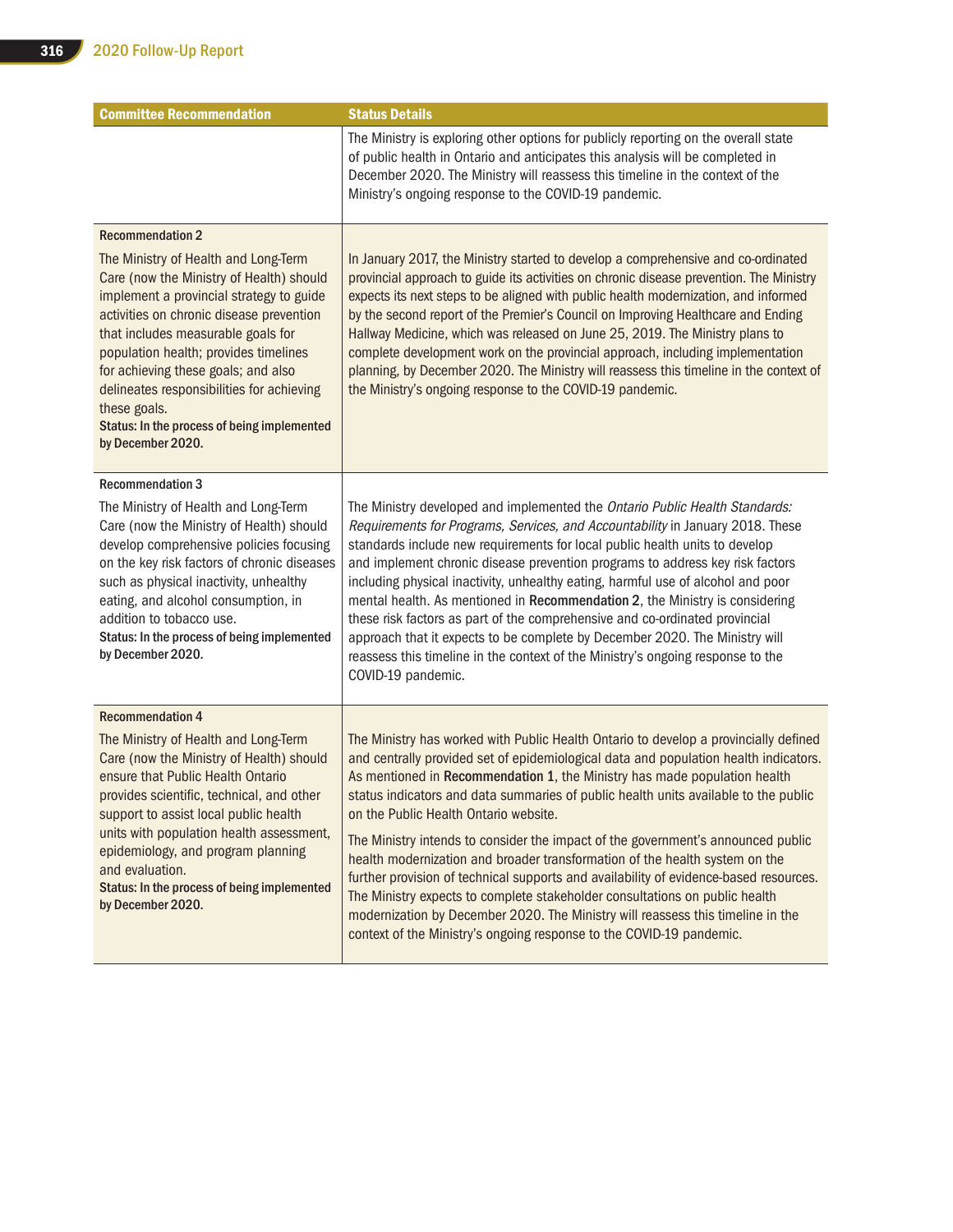| <b>Committee Recommendation</b>                                                                                                                                                                                                                                                                                                                                     | <b>Status Details</b>                                                                                                                                                                                                                                                                                                                                                                                                                                                                                                                                                                                                                                                   |
|---------------------------------------------------------------------------------------------------------------------------------------------------------------------------------------------------------------------------------------------------------------------------------------------------------------------------------------------------------------------|-------------------------------------------------------------------------------------------------------------------------------------------------------------------------------------------------------------------------------------------------------------------------------------------------------------------------------------------------------------------------------------------------------------------------------------------------------------------------------------------------------------------------------------------------------------------------------------------------------------------------------------------------------------------------|
| <b>Recommendation 5</b>                                                                                                                                                                                                                                                                                                                                             |                                                                                                                                                                                                                                                                                                                                                                                                                                                                                                                                                                                                                                                                         |
| The Ministry of Health and Long-Term<br>Care (now the Ministry of Health) should<br>actively support co-ordination among<br>provincial ministries and local public<br>health units to ensure that public health<br>units plan and deliver programs more<br>efficiently.<br>Status: Fully implemented.                                                               | The Ministry has established a Directors Forum with the Ministry of Education to<br>identify opportunities for collaboration in population and public health programs<br>in school settings. The forum has been meeting on a bi-monthly basis since<br>September 2018.<br>In addition, the Ministry has established a Health Equity Forum to facilitate<br>information sharing between the Ministry and public health units to support<br>implementation of the Health Equity Standard and Guideline. The Health Equity<br>Forum has been held twice since November 2019 and will continue to take place<br>every three months.                                         |
| <b>Recommendation 6</b>                                                                                                                                                                                                                                                                                                                                             |                                                                                                                                                                                                                                                                                                                                                                                                                                                                                                                                                                                                                                                                         |
| The Ministry of Health and Long-Term<br>Care (now the Ministry of Health) should<br>collaborate with other ministries to<br>develop a comprehensive Health in All<br>Policies, whole-of-government approach<br>to assessing the public health impact of<br>legislation and policy development.<br>Status: In the process of being implemented<br>by December 2020.  | The Ministry has completed a review of relevant information, including literature<br>evidence, expert recommendations, existing approaches within Ontario and other<br>jurisdictions and has evaluated the pros and cons of adopting an approach that<br>requires policy-making to evaluate the impact on health. In addition, the Ministry<br>is considering implementation options for integrating the Health in All Policies<br>approach into policy development and expects to complete this work by December<br>2020. The Ministry will reassess this timeline in the context of the Ministry's<br>ongoing response to the COVID-19 pandemic.                      |
| <b>Recommendation 7</b>                                                                                                                                                                                                                                                                                                                                             |                                                                                                                                                                                                                                                                                                                                                                                                                                                                                                                                                                                                                                                                         |
| The Ministry of Health and Long-Term<br>Care (now the Ministry of Health) should<br>work with Public Health Ontario, the<br>Ministry of Education, and the Ministry of<br>Children, Community and Social Services<br>to co-ordinate public health units'<br>planning, development, and delivery of<br>programs to children and youth.<br>Status: Fully implemented. | In April 2018, the Ministry implemented a new School Health Guideline that<br>outlined approaches for public health units to support effective partnerships and<br>collaboration with school boards and schools. For example, public health units are<br>required to consider developing memoranda of understanding with local education<br>partners to help implement public health programs and services in schools.<br>The Ministry also implemented a new School Health Standard, which brings<br>together all the school-based requirements for public health units. Under the<br>standard, public health units are required to offer support to school boards and |
|                                                                                                                                                                                                                                                                                                                                                                     | schools to implement programs to address needs such as concussions and injury<br>prevention, mental health promotion, violence and bullying.                                                                                                                                                                                                                                                                                                                                                                                                                                                                                                                            |
|                                                                                                                                                                                                                                                                                                                                                                     | As mentioned in Recommendation 5, the Ministry has established a Directors<br>Forum with the Ministry of Education to identify opportunities for collaboration in<br>population and public health programs in school settings.                                                                                                                                                                                                                                                                                                                                                                                                                                          |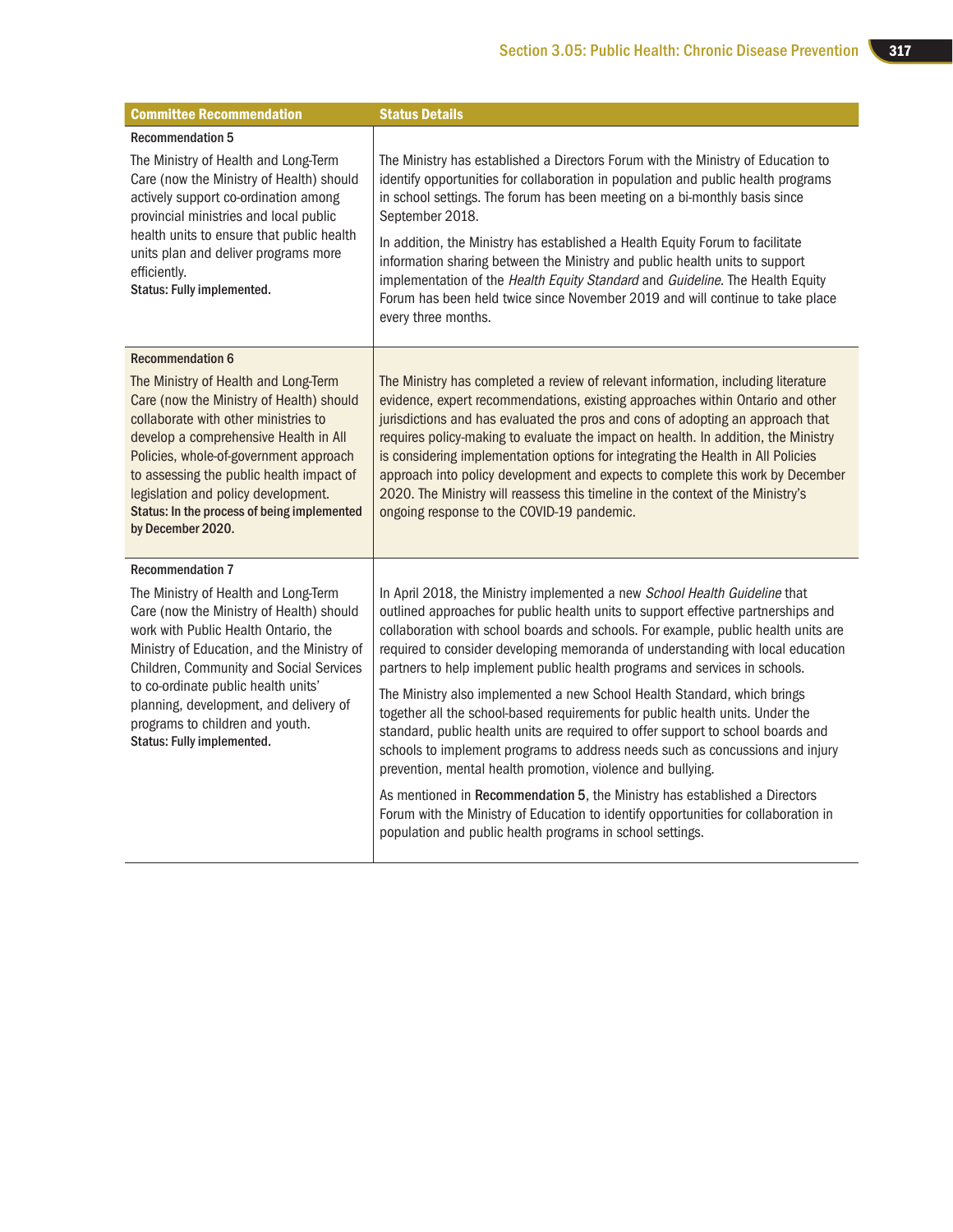| <b>Committee Recommendation</b>                                                                                                                                                                                                                                                                               | <b>Status Details</b>                                                                                                                                                                                                                                                                                                                                                                                                                                                                                                                                   |
|---------------------------------------------------------------------------------------------------------------------------------------------------------------------------------------------------------------------------------------------------------------------------------------------------------------|---------------------------------------------------------------------------------------------------------------------------------------------------------------------------------------------------------------------------------------------------------------------------------------------------------------------------------------------------------------------------------------------------------------------------------------------------------------------------------------------------------------------------------------------------------|
| <b>Recommendation 8</b><br>The Ministry of Health and Long-Term                                                                                                                                                                                                                                               | The Ministry has implemented the Health Equity Standard and Health Equity                                                                                                                                                                                                                                                                                                                                                                                                                                                                               |
| Care (now the Ministry of Health) should<br>work with Public Health Ontario and<br>the Ministry of Education to ensure that<br>public health units conduct health equity<br>audits to identify and engage with priority<br>populations in schools as well as with<br>school communities at risk for increased | Guideline under the Ontario Public Health Standards: Requirements for Programs,<br>Services, and Accountability, 2018, which outlines requirements for public health<br>units to engage in public health practice that results in decreased health inequities,<br>to engage priority populations and to design strategies to improve the health of the<br>entire population.<br>The Ministry requires public health units to attest to their compliance with the<br>Health Equity Standard and Guideline. For example, public health units are required |
| health inequities and negative health<br>outcomes.<br>Status: In the process of being implemented<br>by December 2020.                                                                                                                                                                                        | to conduct health equity assessments to support decision-making about policy and<br>program development. Through the annual report, public health units are required<br>to attest to statements such as:                                                                                                                                                                                                                                                                                                                                                |
|                                                                                                                                                                                                                                                                                                               | • Did the board of health undertake population health assessments that included<br>the identification of priority populations, social determinants of health and<br>health inequities and measure and report on them?                                                                                                                                                                                                                                                                                                                                   |
|                                                                                                                                                                                                                                                                                                               | Did the board of health collect and analyze relevant data to monitor trends<br>over time, emerging trends, priorities, and health inequities and report and<br>disseminate the data and information in accordance with the Ontario Public<br><b>Health Standards?</b>                                                                                                                                                                                                                                                                                   |
|                                                                                                                                                                                                                                                                                                               | In addition, public health units are required to provide details to the following<br>questions:                                                                                                                                                                                                                                                                                                                                                                                                                                                         |
|                                                                                                                                                                                                                                                                                                               | • Describe how population health assessments were used to influence planning in<br>order to meet the needs of priority populations.                                                                                                                                                                                                                                                                                                                                                                                                                     |
|                                                                                                                                                                                                                                                                                                               | Describe how health equity strategies and approaches were embedded into<br>$\bullet$<br>programs and services to reduce health inequities in the following areas:<br>• Chronic disease prevention and well-being<br>• Food safety                                                                                                                                                                                                                                                                                                                       |
|                                                                                                                                                                                                                                                                                                               | <b>Healthy environments</b><br>Healthy growth and development<br>Immunization                                                                                                                                                                                                                                                                                                                                                                                                                                                                           |
|                                                                                                                                                                                                                                                                                                               | Infectious and communicable diseases prevention and control<br>Safe water<br>School health<br>• Substance use and injury prevention                                                                                                                                                                                                                                                                                                                                                                                                                     |
|                                                                                                                                                                                                                                                                                                               | As mentioned in Recommendation 5, the Ministry has established a Health Equity<br>Forum to facilitate information sharing between the Ministry and public health units<br>to support implementation of the Health Equity Standard and Guideline. Also, the                                                                                                                                                                                                                                                                                              |
|                                                                                                                                                                                                                                                                                                               | Ministry will work with the Ministry of Education through the Directors Forum. The<br>Ministry intends to hold these forums on a continuous basis and plans to address<br>health equity issues through these forums by December 2020.                                                                                                                                                                                                                                                                                                                   |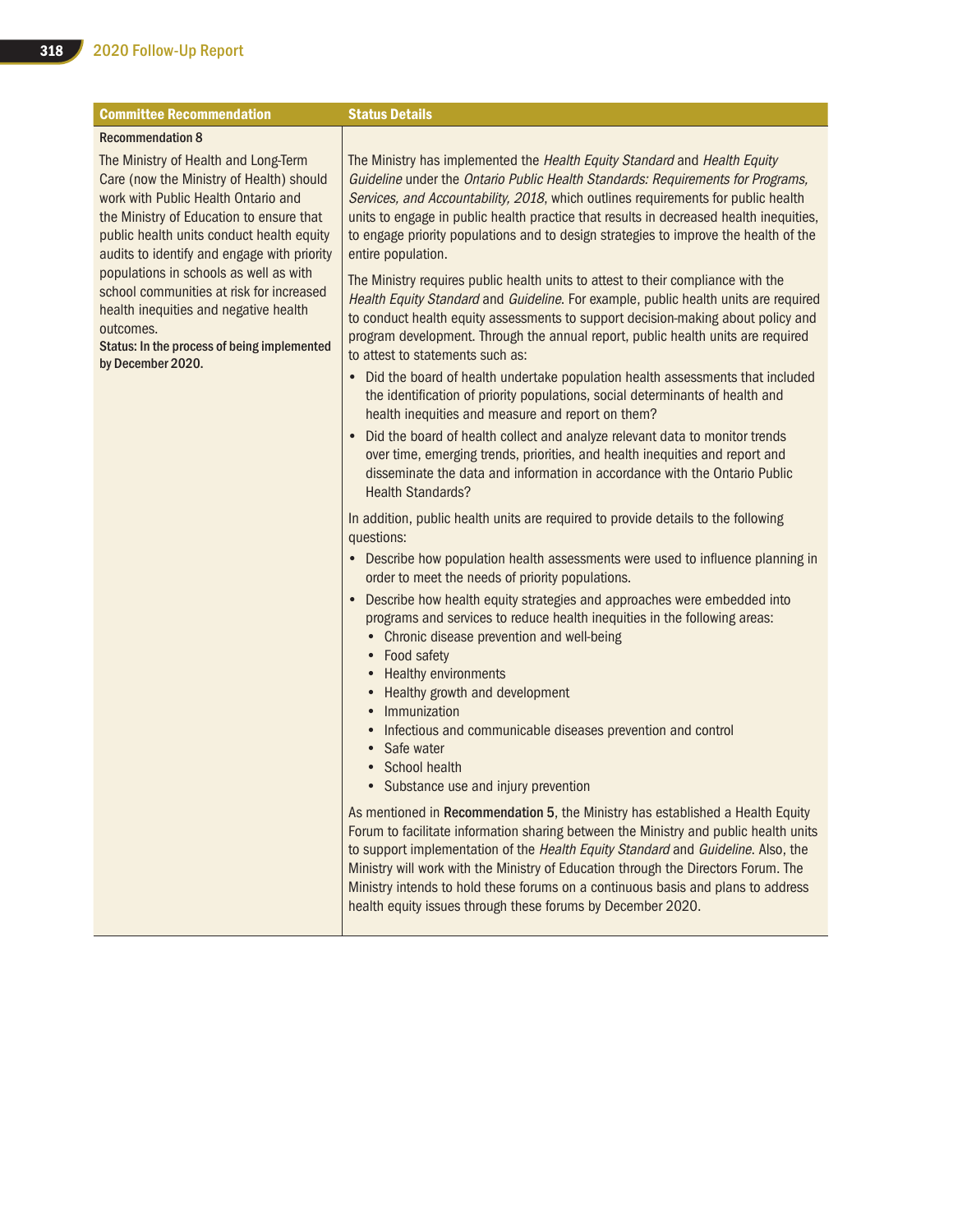| <b>Committee Recommendation</b>                                                                                                                                                                                                                                                                       | <b>Status Details</b>                                                                                                                                                                                                                                                                                                                                                                                                                                                                                                                                                                                                                                                                                                                                                                                                                                                                                                                                                                                                                                                                     |
|-------------------------------------------------------------------------------------------------------------------------------------------------------------------------------------------------------------------------------------------------------------------------------------------------------|-------------------------------------------------------------------------------------------------------------------------------------------------------------------------------------------------------------------------------------------------------------------------------------------------------------------------------------------------------------------------------------------------------------------------------------------------------------------------------------------------------------------------------------------------------------------------------------------------------------------------------------------------------------------------------------------------------------------------------------------------------------------------------------------------------------------------------------------------------------------------------------------------------------------------------------------------------------------------------------------------------------------------------------------------------------------------------------------|
| <b>Recommendation 9</b>                                                                                                                                                                                                                                                                               |                                                                                                                                                                                                                                                                                                                                                                                                                                                                                                                                                                                                                                                                                                                                                                                                                                                                                                                                                                                                                                                                                           |
| The Ministry of Health and Long-Term<br>Care (now the Ministry of Health) should<br>work with Public Health Ontario and the<br>Ministry of Education to educate children<br>and young people on the health impacts<br>of both e-cigarettes and cannabis<br>consumption.<br>Status: Fully implemented. | The Ministry has worked with the Ministry of Education on providing cannabis-<br>related materials for educators, parents and students, pre- and post-cannabis<br>legalization in October 2018, including:<br>• Cannabis Fact Sheet for Parents/Guardians and Caregivers<br>• Fact Sheet for Educators<br>Kids Help Phone web information for youth on cannabis<br>$\bullet$<br>Cannabis resource for mental health professionals in schools<br>Cannabis: What Parents/Guardians and Caregivers Need to Know Fact Sheet<br>٠<br>Review of Health and Physical Education curriculum to ensure the inclusion of<br>cannabis-related content                                                                                                                                                                                                                                                                                                                                                                                                                                                 |
|                                                                                                                                                                                                                                                                                                       | In addition, the Ministry has worked with the Ministry of Education on the<br>enforcement of the Smoke-Free Ontario Act, 2017 (Act), in particular on the issue of<br>vaping on school property. Public health units are responsible for the enforcement<br>of the Act. The Ministry of Education shared the following with public health units in<br>November 2019:<br>• A presentation deck and a Questions/Answers document with information taken<br>from webinars with school boards on Recreational Cannabis in June 2019.<br>• An information one-pager on the responsibility and authority of a school principal<br>for student safety and discipline when students are off school property.<br>The Ministry has worked with the Ministry of Education and the Centre for Addiction<br>and Mental Health to develop vaping-related resources for educators, parents and<br>students including:<br>• Elementary educator fact sheet<br>Secondary educator fact sheet<br>• Youth fact sheet<br>These resources were provided to elementary and secondary educators in<br>June 2020. |
|                                                                                                                                                                                                                                                                                                       |                                                                                                                                                                                                                                                                                                                                                                                                                                                                                                                                                                                                                                                                                                                                                                                                                                                                                                                                                                                                                                                                                           |
| <b>Recommendation 10</b><br>The Ministry of Health and Long-Term<br>Care (now the Ministry of Health) should<br>work with Public Health Ontario to<br>prevent the advertising and sale of vaping<br>products to young people under the age<br>of 19.<br><b>Status: Fully implemented.</b>             | The government announced that, effective January 1, 2020, the promotion of<br>vapour products is allowed only in specialty vape stores and cannabis retail stores,<br>which restrict access to people aged 19 and older.<br>In addition, the government announced that the following regulatory changes will<br>come into force on July 1, 2020:<br>• The retail sale of flavoured vapour products is restricted to specialty vape stores<br>and cannabis retail stores, except for menthol, mint and tobacco flavoured<br>vapour products.<br>• Specialty vape stores are required to ensure that indoor vapour product displays<br>and promotions are not visible from outside their stores.<br>• The retail sale of vapour products with high nicotine concentrations (>20mg/ml)<br>is restricted to specialty vape stores.                                                                                                                                                                                                                                                            |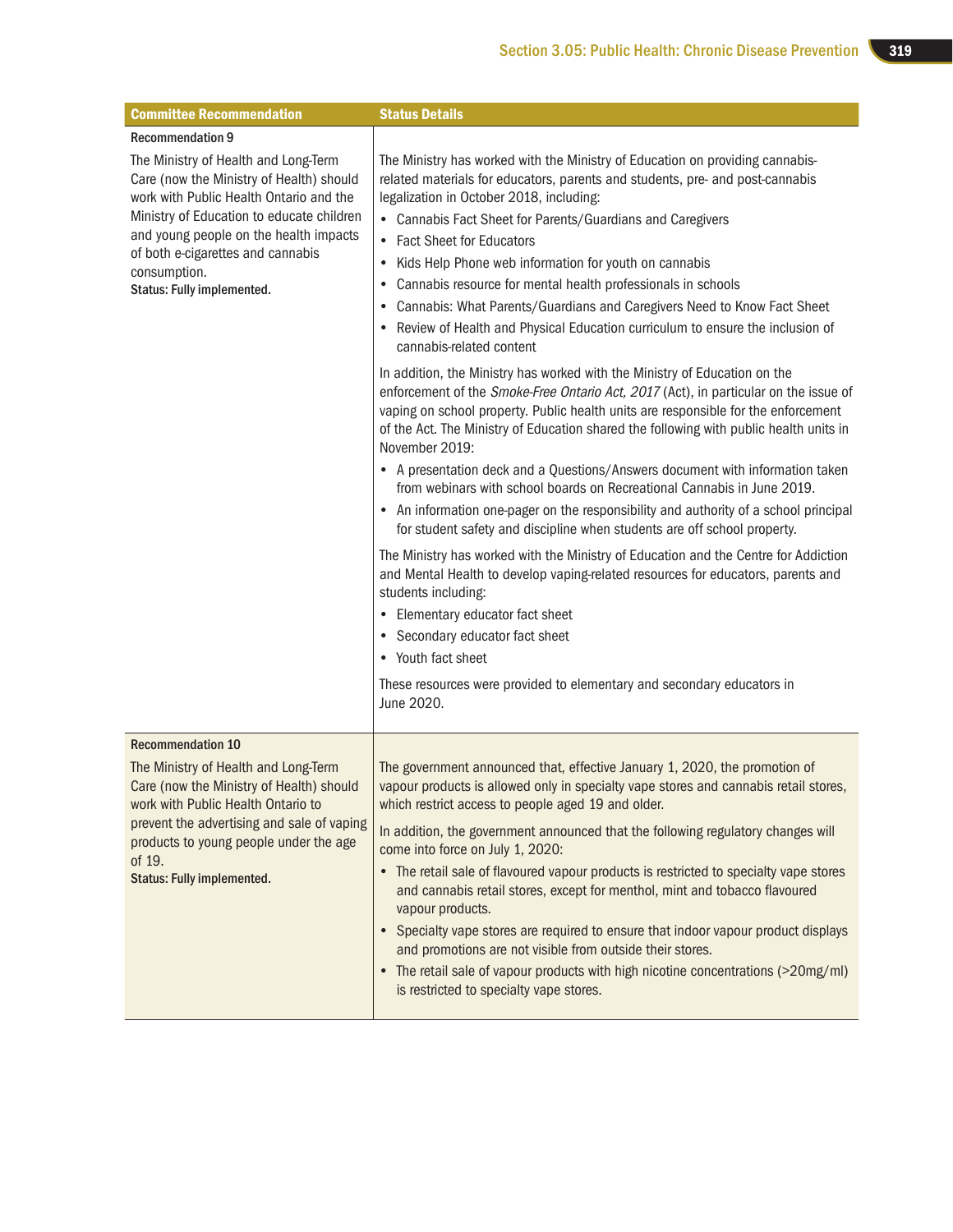| <b>Committee Recommendation</b>                                                                                                                                                                                                                                                           | <b>Status Details</b>                                                                                                                                                                                                                                                                                                                                                                                                                                                                                                                                                                                                                                                                                                                                                                                                                                                                                                                                                                                                                                                                                                                                                                              |
|-------------------------------------------------------------------------------------------------------------------------------------------------------------------------------------------------------------------------------------------------------------------------------------------|----------------------------------------------------------------------------------------------------------------------------------------------------------------------------------------------------------------------------------------------------------------------------------------------------------------------------------------------------------------------------------------------------------------------------------------------------------------------------------------------------------------------------------------------------------------------------------------------------------------------------------------------------------------------------------------------------------------------------------------------------------------------------------------------------------------------------------------------------------------------------------------------------------------------------------------------------------------------------------------------------------------------------------------------------------------------------------------------------------------------------------------------------------------------------------------------------|
| <b>Recommendation 11</b><br>The Ministry of Health and Long-Term<br>Care (now the Ministry of Health) should<br>work with Public Health Ontario and<br>public health units to                                                                                                             |                                                                                                                                                                                                                                                                                                                                                                                                                                                                                                                                                                                                                                                                                                                                                                                                                                                                                                                                                                                                                                                                                                                                                                                                    |
| a) evaluate the feasibility of centralizing<br>epidemiological expertise that can<br>perform analysis or provide support to<br>all public health units;<br>Status: In the process of being<br>implemented by December 2020.                                                               | a) The Ministry has worked with Public Health Ontario to develop a provincially<br>defined and centrally provided set of epidemiological data and population<br>health indicators. As mentioned in Recommendation 1, the Ministry has made<br>population health status indicators and data summaries displayed by public<br>health units through Public Health Ontario's website. The Ministry expects to<br>further review opportunities to support epidemiological capacity as part of the<br>public health modernization. The Ministry expects to complete stakeholder<br>consultations on public health modernization by December 2020. The Ministry<br>will reassess this timeline in the context of the Ministry's ongoing response to<br>the COVID-19 pandemic.                                                                                                                                                                                                                                                                                                                                                                                                                             |
| b) establish benchmarks for the extent<br>of epidemiological analyses of chronic<br>diseases needed and monitor whether<br>these benchmarks are met;<br>Status: In the process of being<br>implemented by June 2022.                                                                      | b) The Ministry had implemented new processes and mechanisms to collect<br>information from each public health unit. Starting in 2018, public health units<br>have been required to submit Annual Service Plans to the Ministry and include<br>information on the required epidemiological resources needed for program<br>planning and evaluation. The Ministry plans to collect at least three rounds<br>of data to ensure issues with data collection are identified and resolved.<br>The Ministry expects to analyze the submitted data by June 2022 in order to<br>establish related benchmarks. The Ministry will reassess this timeline in the<br>context of the Ministry's ongoing response to the COVID-19 pandemic.                                                                                                                                                                                                                                                                                                                                                                                                                                                                      |
| c) collaborate with Indigenous<br>community leaders to obtain<br>epidemiological data that would serve<br>to inform program development that<br>would benefit Indigenous communities<br>in Ontario;<br>Status: In the process of being<br>implemented by December 2020.                   | c) The Ministry was collaborating with the Sioux Lookout First Nations Health<br>Authority (SLFNHA) and the Weeneebayko Area Health Authority (WAHA) to<br>design and implement a data surveillance system to support public health<br>initiatives for both organizations. SLFNHA and WAHA together represent 39<br>communities out of a total of 133 First Nations communities in Ontario. SLFNHA<br>and WAHA aim to improve the collection, analysis, dissemination and use<br>of First Nations data in their regions. In addition, the Ministry is planning to<br>implement the following initiatives by December 2020:<br>• collaborating with Mamow Ahyamowen, a data initiative that includes nine<br>First Nations-governed organizations serving 74 Northern Ontario First<br>Nations communities;<br>• an information management infrastructure in First Nations communities, such<br>as the Mustimuhw Community Electronic Medical Record; and<br>• collaborating with WAHA and SLFNHA epidemiologists, building capacity in<br>epidemiology and aligning indicators with the data collection processes.<br>The Ministry will reassess the implementation timeline in the context of the |
| d) identify other areas in which relevant<br>data is not consistently available to all<br>public health units, such as data on<br>children and youth, and develop and<br>implement a process to collect such<br>data.<br>Status: In the process of being<br>implemented by December 2020. | Ministry's ongoing response to the COVID-19 pandemic.<br>d) The Ministry was working with the federal government to obtain more reliable<br>and accurate data at the local level. By obtaining better representation of<br>children and youth data through the federal government-administered 2019<br>Canadian Health Survey on Children and Youth, the Ministry is able to access<br>local results on healthy behaviours in children and youth. The Ministry is working<br>on helping public health units to access national-level surveys by December<br>2020 in order to assist local planning and evaluation. The Ministry will reassess<br>this timeline in the context of the Ministry's ongoing response to the COVID-19<br>pandemic.                                                                                                                                                                                                                                                                                                                                                                                                                                                      |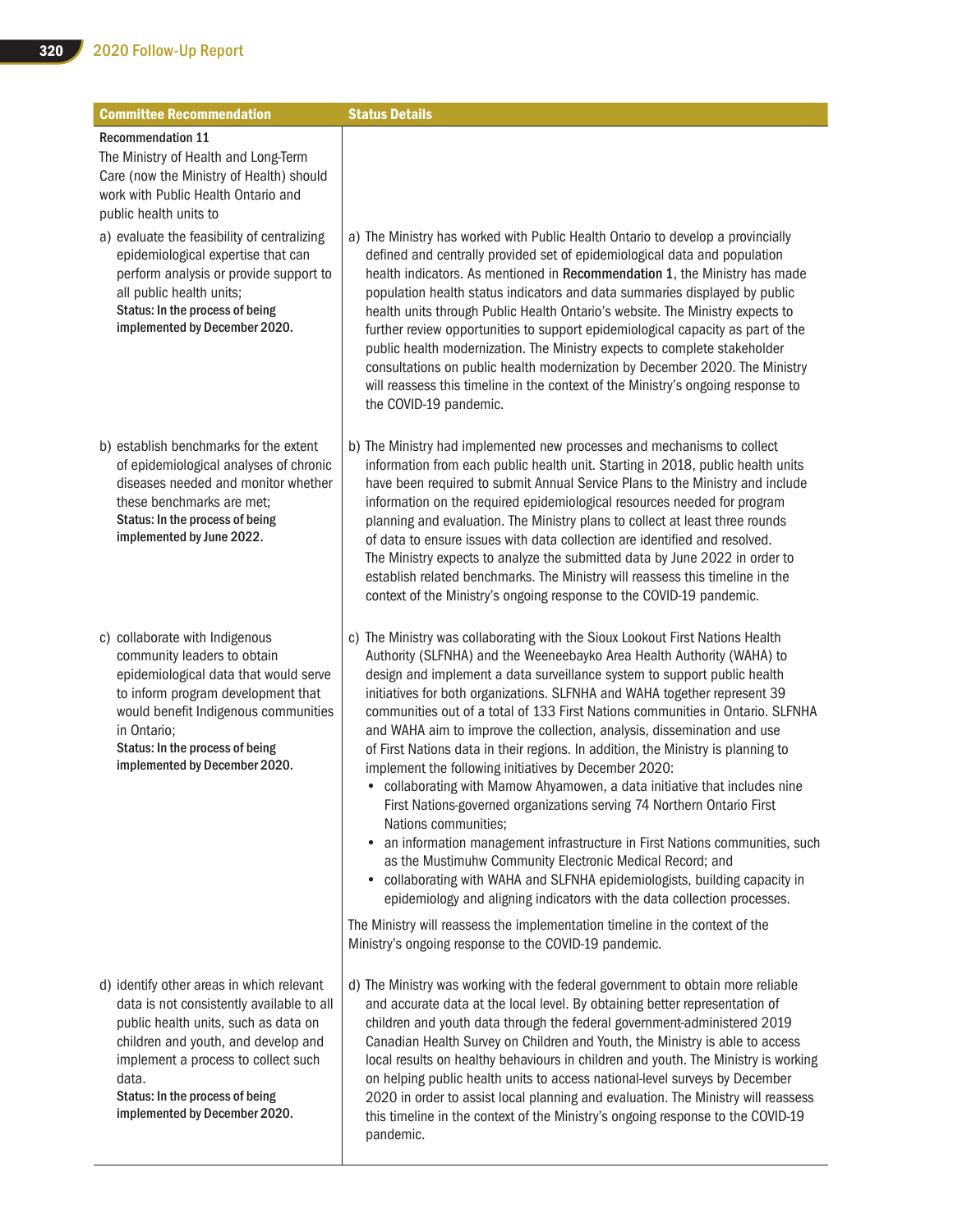| <b>Committee Recommendation</b>                                                                                                                                                                                                                                                                                                                             | <b>Status Details</b>                                                                                                                                                                                                                                                                                                                                                                                                                                                                                                                                                                                                                                                                                                                                                                                                                                                                                                                                                                                                                      |
|-------------------------------------------------------------------------------------------------------------------------------------------------------------------------------------------------------------------------------------------------------------------------------------------------------------------------------------------------------------|--------------------------------------------------------------------------------------------------------------------------------------------------------------------------------------------------------------------------------------------------------------------------------------------------------------------------------------------------------------------------------------------------------------------------------------------------------------------------------------------------------------------------------------------------------------------------------------------------------------------------------------------------------------------------------------------------------------------------------------------------------------------------------------------------------------------------------------------------------------------------------------------------------------------------------------------------------------------------------------------------------------------------------------------|
| <b>Recommendation 12</b><br>The Ministry of Health and Long-Term<br>Care (now the Ministry of Health) should<br>require public health units to develop<br>measurable program objectives for their<br>chronic disease prevention programs and<br>services, and establish time frames for<br>achieving these objectives.<br><b>Status: Fully implemented.</b> | In January 2018, the Ministry implemented the Ontario Public Health Standards<br>that require public health units to develop and implement chronic disease<br>prevention programs and to report to the Ministry on their specified program<br>objectives, as well as time frames for achieving those objectives, starting with the<br>public health units' 2018 annual reports.                                                                                                                                                                                                                                                                                                                                                                                                                                                                                                                                                                                                                                                            |
| <b>Recommendation 13</b><br>The Ministry of Health and Long-Term<br>Care (now the Ministry of Health) should<br>a) set standards for evidence-based<br>program evaluation methodology;<br>Status: In the process of being<br>implemented by December 2020.                                                                                                  | a) The Ministry has implemented new program evaluation requirements for<br>public health units effective January 1, 2018 as part of the Ontario Public<br>Health Standards, 2018. The Ministry intends to consider the impact of<br>the government's announced public health modernization and broader<br>transformation of the health system on how boards of health are supported in<br>their efforts to evaluate programs and services. The Ministry expects to complete<br>stakeholder consultations on public health modernization by December 2020.<br>The Ministry will reassess this timeline in the context of the Ministry's ongoing<br>response to the COVID-19 pandemic.                                                                                                                                                                                                                                                                                                                                                       |
| b) require all public health units to<br>conduct evaluations of their programs;<br>Status: In the process of being<br>implemented by December 2020.                                                                                                                                                                                                         | b) The Ministry implemented new processes and mechanisms to monitor public<br>health unit activities, which are required under the Ontario Public Health<br>Standards: Requirements for Programs, Services, and Accountability, 2018.<br>Starting in 2018, public health units have been required to submit Annual<br>Service Plans and Budget Submissions that include activities which public health<br>units propose to conduct over the course of the year. The activities that were<br>conducted are captured in the annual reports. The Ministry plans to consider the<br>impact of the government's announced public health modernization and broader<br>transformation of the health system on how boards of health are supported in<br>their efforts to evaluate programs and services. The Ministry expects to complete<br>stakeholder consultations on public health modernization by December 2020.<br>The Ministry will reassess this timeline in the context of the Ministry's ongoing<br>response to the COVID-19 pandemic. |
| c) support capacity-building for local<br>public health units to conduct program<br>evaluations.<br>Status: In the process of being<br>implemented by December 2020.                                                                                                                                                                                        | c) The Ministry entered into an agreement with the University of Waterloo to provide<br>it with grant funding of up to \$1 million, beginning in April 2018. This work was<br>subsequently taken over by Southwest Public Health. The Ministry expects this<br>project to produce the following guidance materials by December 2020:<br>chronic disease prevention evaluation guidelines;<br>standardized tools to support implementation of the guidelines; and<br>online materials for education and training to evaluate chronic disease<br>٠<br>prevention programs and initiatives.<br>The Ministry will reassess the implementation timeline in the context of the<br>Ministry's ongoing response to the COVID-19 pandemic.                                                                                                                                                                                                                                                                                                          |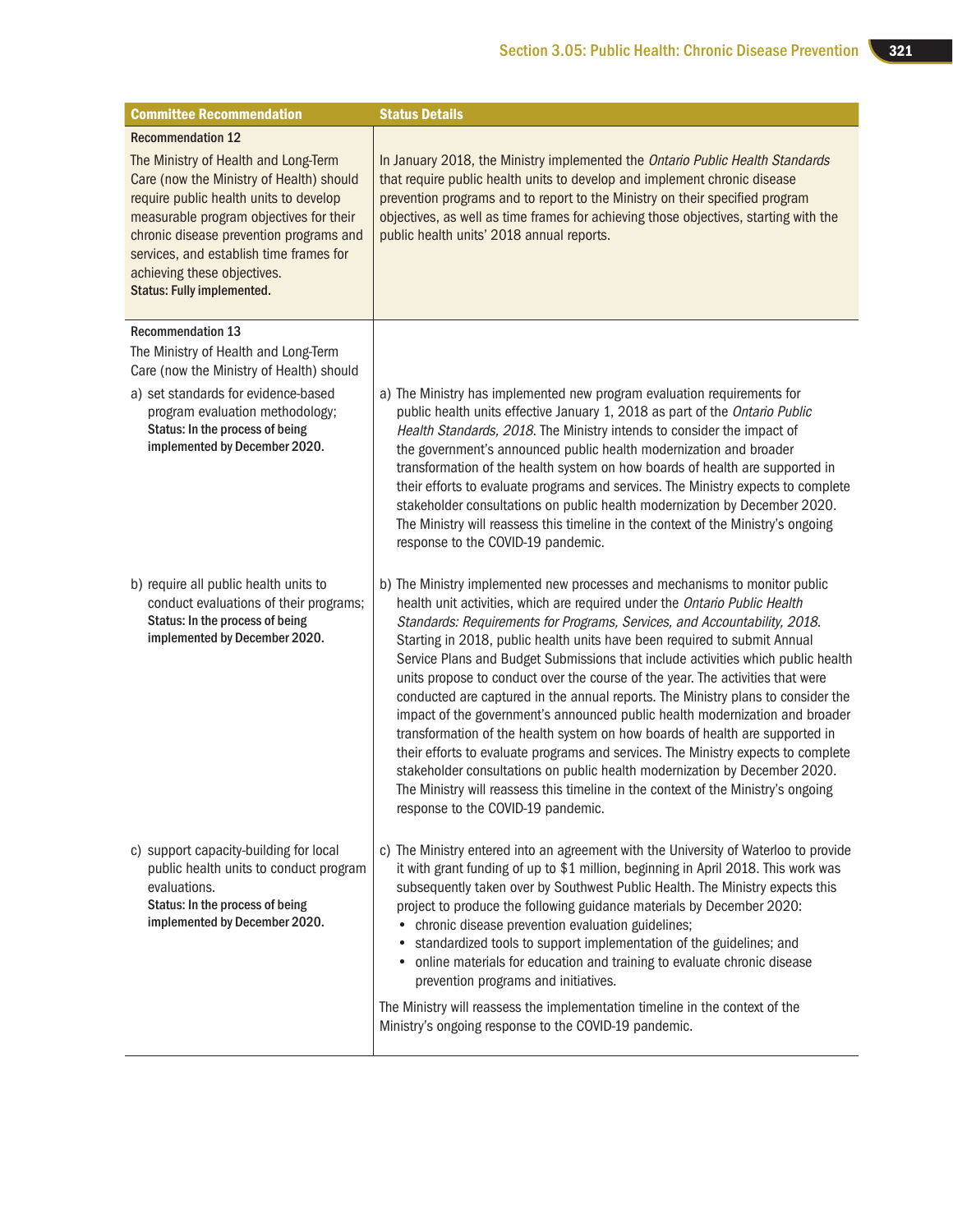| <b>Committee Recommendation</b>                                                                                                                                                                                                                                                         | <b>Status Details</b>                                                                                                                                                                                                                                                                                                                                                                                                                                                                                                                                                                                                                                                                                                                                                                     |  |  |
|-----------------------------------------------------------------------------------------------------------------------------------------------------------------------------------------------------------------------------------------------------------------------------------------|-------------------------------------------------------------------------------------------------------------------------------------------------------------------------------------------------------------------------------------------------------------------------------------------------------------------------------------------------------------------------------------------------------------------------------------------------------------------------------------------------------------------------------------------------------------------------------------------------------------------------------------------------------------------------------------------------------------------------------------------------------------------------------------------|--|--|
| <b>Recommendation 14</b>                                                                                                                                                                                                                                                                |                                                                                                                                                                                                                                                                                                                                                                                                                                                                                                                                                                                                                                                                                                                                                                                           |  |  |
| The Ministry of Health and Long-Term<br>Care (now the Ministry of Health) should<br>establish performance indicators and<br>targets, linked to the new Ontario Public<br>Health Standards, for public health units.<br>Status: In the process of being implemented<br>by December 2020. | The Ministry had developed and released a Public Health Indicator Framework<br>that includes a set of indicators that are linked to the 2018 Ontario Public Health<br>Standards and measure areas attributable to the public health sector. In addition,<br>the Ministry is in the process of collecting a list of locally determined program<br>outcome indictors from public health units relating to their delivery of health<br>promotion programs and services, examples of which include:<br>• number of participants who completed a structured program on diabetes and<br>increased their knowledge of healthy eating and physical activity; and<br>number of public engagements that local public health units held through social<br>media channels focusing on healthy eating. |  |  |
|                                                                                                                                                                                                                                                                                         | The Ministry plans to consider refining the Public Health Indicator Framework<br>to align with public health modernization by December 2020. The Ministry will<br>reassess this timeline in the context of the Ministry's ongoing response to the<br>COVID-19 pandemic.                                                                                                                                                                                                                                                                                                                                                                                                                                                                                                                   |  |  |
| <b>Recommendation 15</b>                                                                                                                                                                                                                                                                |                                                                                                                                                                                                                                                                                                                                                                                                                                                                                                                                                                                                                                                                                                                                                                                           |  |  |
| The Ministry of Health and Long-Term<br>Care (now the Ministry of Health) should<br>publicly report on the performance of<br>public health units, including annual<br>results and targets of their performance<br>indicators.<br>Status: Fully implemented.                             | The Ministry had implemented the 2018 Ontario Public Health Standards, which<br>require boards of health to post their Strategic Plan and Annual Performance and<br>Financial Report on their websites. Since 2018, all but one board of health have<br>been publishing their current public health units' performance on their websites.<br>In the case of the remaining board of health-the Eastern Ontario Health Unit-the<br>latest information on its website is from 2015.                                                                                                                                                                                                                                                                                                          |  |  |
| <b>Recommendation 16</b>                                                                                                                                                                                                                                                                |                                                                                                                                                                                                                                                                                                                                                                                                                                                                                                                                                                                                                                                                                                                                                                                           |  |  |
| The Ministry of Health and Long-Term<br>Care (now the Ministry of Health) should<br>monitor the resources invested by public<br>health units in chronic disease prevention<br>programs against the program outcomes.<br><b>Status: Fully implemented.</b>                               | The Ministry had developed and implemented a process to monitor the amount of<br>board of health resources invested in chronic disease prevention programs against<br>the outcomes of those programs. Under the 2018 Ontario Public Health Standards,<br>public health units are required to report to the Ministry on all costs associated<br>with their chronic disease prevention programs as well as their locally developed<br>outcome indicators.                                                                                                                                                                                                                                                                                                                                   |  |  |